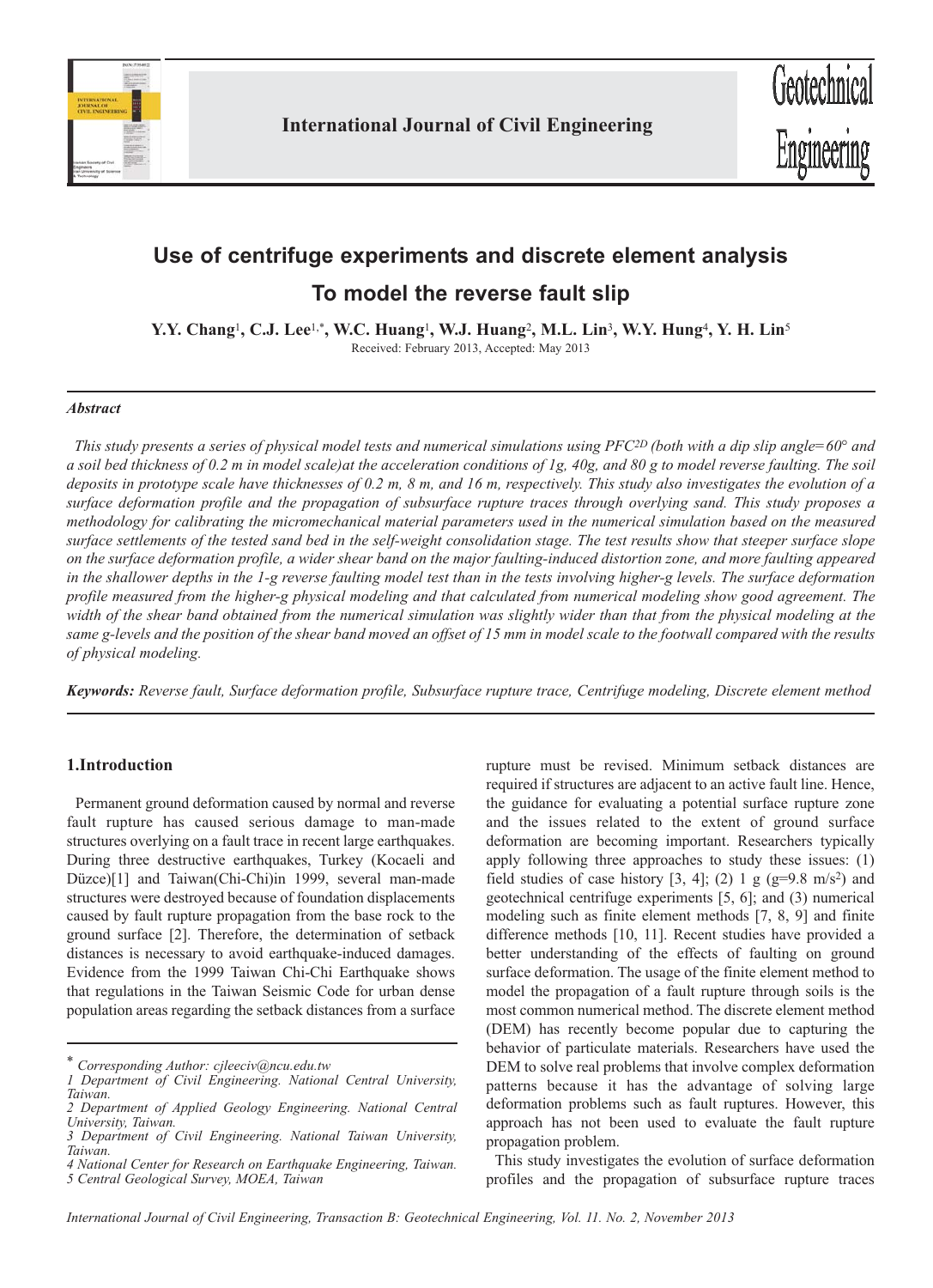induced by reverse faulting through overlying sand by using both centrifuge experiments and the numerical simulation of  $PFC^{2D}$  (Particle Flow Code)[12]. The centrifuge experiments in this study initiated the reverse faulting of a dip angle of  $60^{\circ}$  (at the bedrock level) through the overburden sand layer and emerging on the ground surface. The measured surface deformation profiles at various throws provided the validation of numerical experiments. This study also presents a numerical methodology and a method for calibrating the micromechanical material parameters used in PFC<sup>2D</sup> simulation to analyze the reverse fault propagation through the overburden sand layer.

# **2. Geotechnical Centrifuge modeling**

## *2.1 Testing equipment*

The experiments in this study were undertaken in the beam centrifuge at National Central University (NCU), Taiwan. The NCU Geotechnical Centrifuge has a nominal radius of 3 m and integrates a 1D servo-hydraulically controlled shaker with a swing basket. The dimensions of the NCU centrifuge platform are 100 cm $\times$ 55 cm $\times$ 72 cm (length  $\times$  width  $\times$ height), and the maximum payload of the platform is 400 kg at an acceleration of 80 g(32 g-ton)[13].

The fault simulation container, shown in Fig. 1, was designed to conform to the dimensions and load capacity of the NCU centrifuge platform. The dimensions of the fault simulation container are 100 cm×52.8 cm×67.5 cm (length×width×height). The container can simulate the normal/reverse fault slip with the speed of 0-2.5 mm/min in displacement control mode. The maximum vertical throw (uplift and falling height) can reach 5.5 cm. A space of 74cm in length, 30cm in width, and 32.5cm in height was provided for the tested soil bed in the container. An L-shape push panel with the dimensions of  $15 \text{cm} \times 30 \text{cm} \times 25$ cm was manufactured to push the tested soil bed upward (reverse faulting) or pull the tested soil bed downward (normal faulting) with a dip angle of 60°. An acrylic window of 60 cm×28.15 cm was used to observe the subsurface deformation profiles during faulting. The container and the related devices were tested at a maximum acceleration of 80 g. The normal and reverse faulting tests were performed using the fault simulation container.

An in-flight surface profile scanner (Fig. 2) equipped with two laser displacement transducers installed horizontally and



**Fig. 1** Fault simulation container

vertically and driven with a motor could densely scan the surface elevation on the center line of the tested sand bed during both normal and reverse faulting tests. Figure 3 shows the simplified geometry of the overburden soil layer and the fault tip of reverse fault to be modeled in the centrifuge. Figure 4 shows the dimensions of the fault simulation container and the coordinate system used to demonstrate the testing results in the following sections. As shown in Figs. 3 and 4, the origin of the coordinate system is the point at which the fault tip projects to the surface.



**Fig. 2** In-flight surface profile scanner



**Fig. 3** Geometry of overburden soil layer and the fault tip of the reverse fault



**Fig. 4** Dimensions of the fault simulation container and the coordinate system used in the study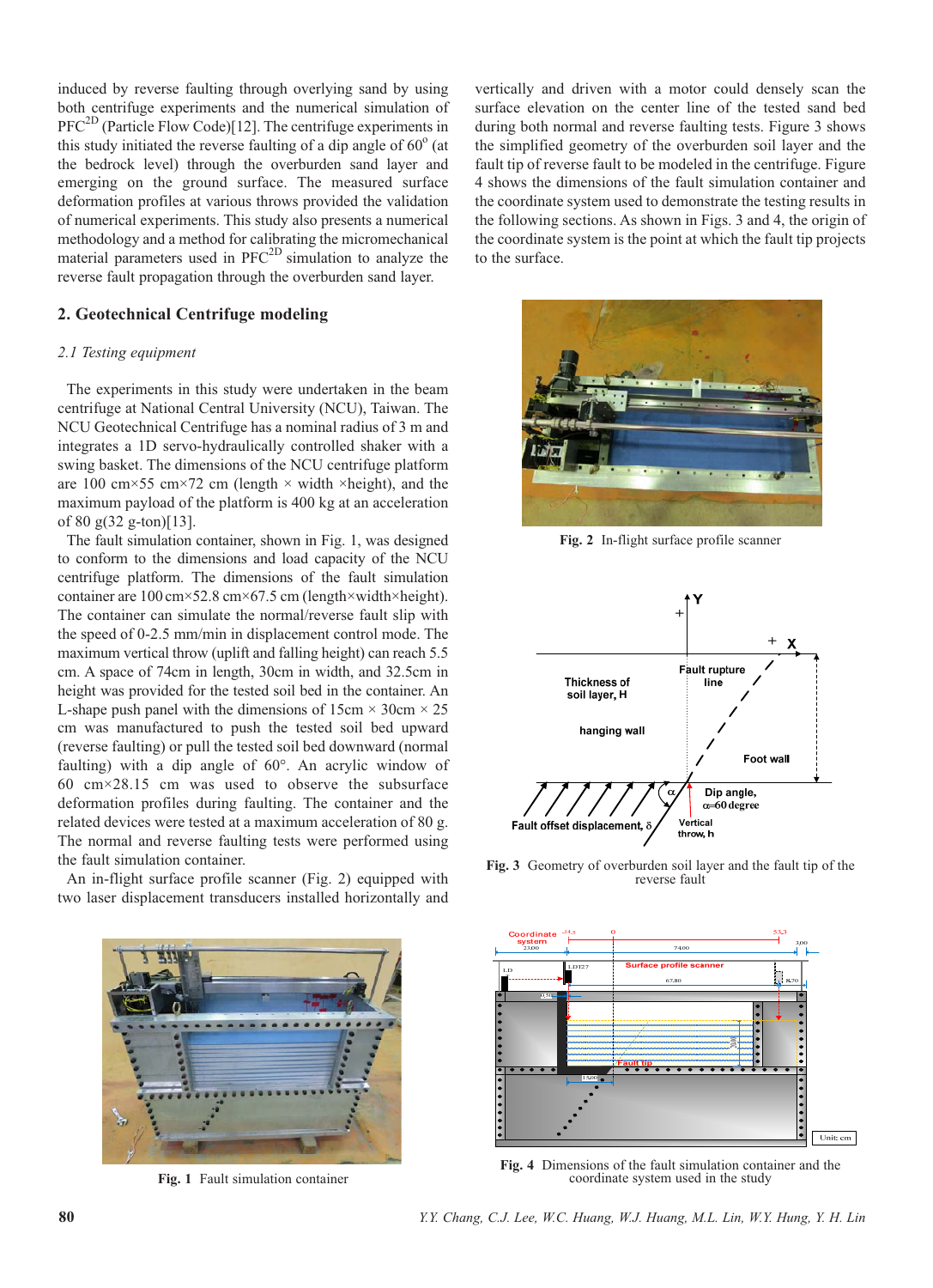## *2.2 Tested Sand, Sand Bed Preparation, Testing Setup, and Testing Conditions*

Crushed quartz sand was used to prepare the uniform sand bed for all the tests in this study. Fine uniform silica sand has the *D50*=0.149 mm, *ρmax*=1660kg/m3*, ρmin*=1380 kg/m3. A peak friction angle  $\phi_{peak}$ =41<sup>o</sup>, and a dilation angle  $\varphi$ =6<sup>o</sup> was measured with the direct shear tests for the sand with a relative density of 70% at a normal stress=200kPa. The dry quartz sand was pluviated from a hopper with a regular path into the container at a specified falling height and a constant flow rate to prepare fairly uniform sand deposits with a relative density of approximately 70%. Figure 5 shows the sand pluviator on the fault simulation container for preparing the tested sand bed. The pluviation process was interrupted as needed to spray a thin layer of blue dyed sand at specified elevations as marker layers in proximity to the acrylic window to allow identification of shear deformation in the subsurface. A sand bed 20 cm thick was prepared to correspond to 16 m on the prototype scale when tested at an acceleration of 80 g. The soil bed had prototype scale dimensions of 59.2m×24m×16m and a maximum vertical throw of 4 m. After completing the centrifuge flight safety checks, the centrifuge was accelerated at an acceleration of 10 g per step until it reached the target accelerations (40 g and 80 g). In each step, the surface profile scanner was trigged to scan the surface profile to measure the surface settlement caused by increased g levels. Once the centrifuge reached the target acceleration, reverse faulting was conducted. The fault throw increased at a constant velocity of 2 mm/min using an AC motor. The surface profile scanner was driven once to scan the surface elevations per 2.5 mm-throw increment. The fault displacement increased until reached a final throw of 5 cm (corresponding to 4 m at the prototype scale). Table 1 shows the testing program. This study presents three reverse faulting tests performed at three different g levels (1 g, 40 g, and 80 g). Here the notation of "#g"in the test number represents the test performed at #g, and "Rtest#" represents the serial number of the reverse faulting test.



#### *2.3 Testing results and interpretations of physical modeling*

The tested sand bed 20 cm thick was confined to the container, and no lateral deformation was allowed. Therefore, the sand beds tested at each glevel would experience selfweight consolidation in the at-rest  $(k_0)$  state. Figure 6 displays the relationship between the measured surface settlements (in model scale) and the effective overburden stresses at a depth of 10 cm (in model scale)at various g levels. The constrained modulus, *Mphysical*, for the tested soil bed is

$$
M_{physical} = \frac{\sigma_v'}{\varepsilon_v} = \frac{(1-v)}{(1+v)(1-2v)} E
$$
 (1)

Where  $\sigma_{\nu}$ '=effective overburden stress,  $\varepsilon_{\nu}$ = vertical strain, *E*=Young's modulus, and *v*=Poisson's ratio. Therefore, the average constrained modulus of the sand bed at various stress levels obtained from physical modeling,  $M_{\text{physical}}$ , can be calculated using Eq.1. The value of *Mphysical,* depends on the effective overburden stress, and the empirical relationship between the average constrained modulus and the stress levels can be formulated as follows:

$$
M_{physical} = B\left(\sigma_v\right)^m \qquad (kPa) \tag{2}
$$

Where  $B=4631$  and  $m=0.4$  produce the best curve fitting results for the tested sand bed (Fig. 7).

At the target accelerations(1 g, 40 g, and 80 g), the reverse faulting was actuated by the L-shape panel moving upward along the dip angle of 60o. The progressive rupture failure was observed as the vertical throw, *h*, (assuming positive value in the reverse faulting tests) increased. The vertical throw, *h*, was obtained from the uplift height of the L-shape panel. The surface deformation profiles measured at various vertical throws can be plotted based on the previously defined coordinate system. The ratio of the vertical throw to the thickness of the overburden soil,  $r$  (%), is defined as *r*(*%*)*=h/H×*100 (3)

**Table 1** Reverse fault testing program

|                                                                                                                                                       |                                                                                  |                                                                     | .                               |               |
|-------------------------------------------------------------------------------------------------------------------------------------------------------|----------------------------------------------------------------------------------|---------------------------------------------------------------------|---------------------------------|---------------|
| Test No.                                                                                                                                              | Height of                                                                        | Relative                                                            | tested g-level                  | Max. throws   |
|                                                                                                                                                       | specimen (mm)                                                                    | density $(\% )$                                                     | (g)                             | of Fault (mm) |
| 1gRtest20                                                                                                                                             | 200                                                                              | 70                                                                  |                                 | 50            |
| 40gRtest21                                                                                                                                            | 200                                                                              | 70                                                                  | 40                              | 50            |
| 80gRtest23                                                                                                                                            | 200                                                                              | 70                                                                  | 80                              | 50            |
| 0.0<br>$0.1 -$<br>$0.2 -$<br>surface settlement (mm)<br>$0.3 -$<br>$0.4 -$<br>$0.5 -$<br>O<br>$0.6 -$<br>$0.7 -$<br>Δ<br>$0.8 -$<br>Δ<br>▲<br>$0.9 -$ | 80qRtest12<br>80gRtest12<br>80qRtest15<br>40gRtest17<br>40qRtest17<br>40qRtest17 | ⋒<br>(LDT27)<br>(LDT26)<br>(LDT27)<br>(LDT27)<br>(LDT26)<br>(LDT24) | Centrifuge modelling<br>$\circ$ |               |

**Fig. 5** Sand pluviator on the fault simulation container **Fig. 6** Relation of the measured surface settlement and average effective overburden stress effective overburden stress Average effective overburden stress (kPa)

1 10 100 1000 1000

1.0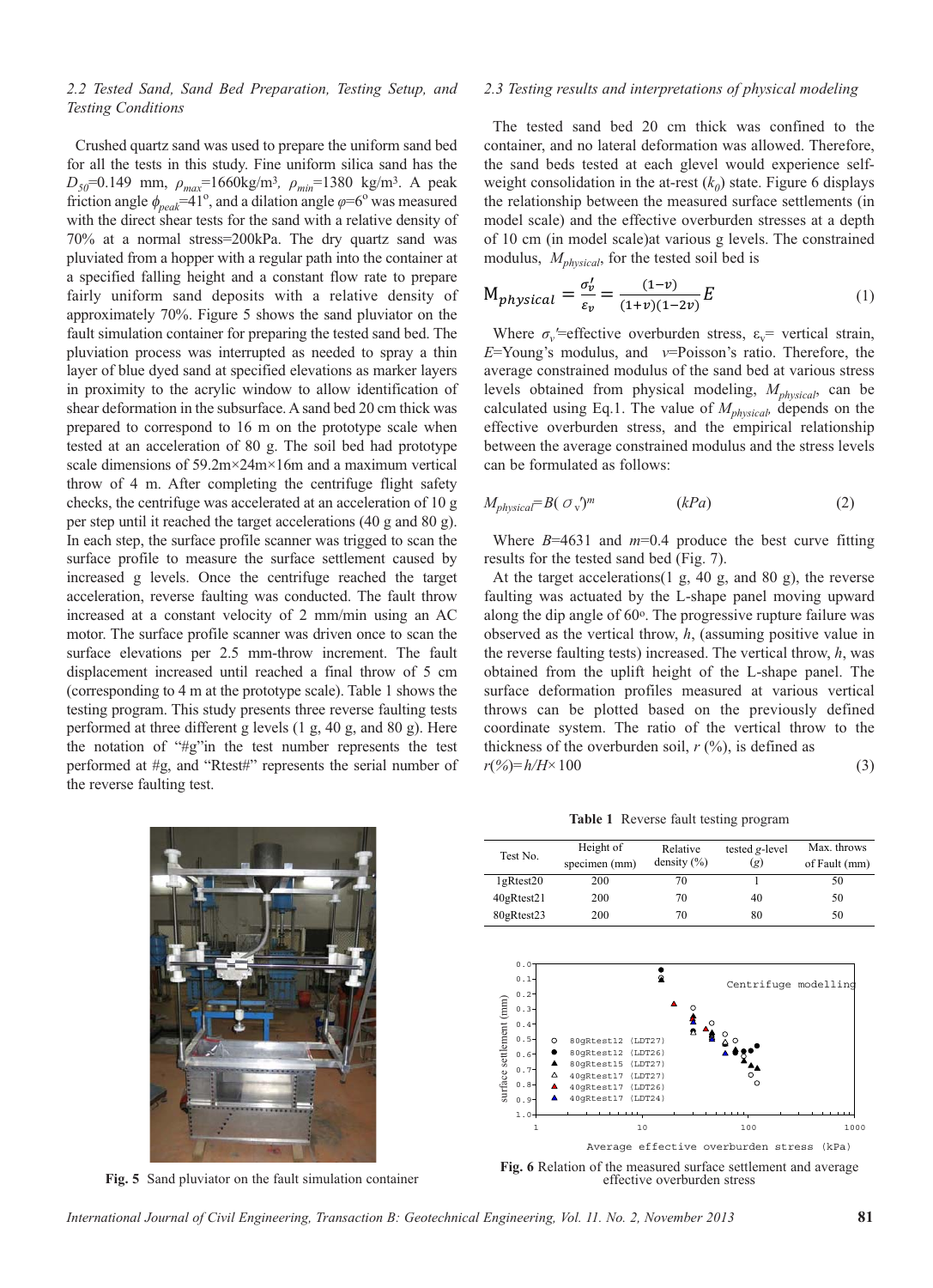The maximum vertical throw was  $+5$  cm  $(r=25%)$  in the tests. The surface deformation profile was measured per vertical throw of 2.5 mm. Each test included 20 measured surface deformation profiles  $(S1 - S20)$ .

Figure 8(a) shows the surface deformation profiles at various *r* values ranging from 1.25% to 25% for the reverse faulting test



**Fig. 7** Relation of the measured constrained modulus and the average effective overburden stress



of 80gRtest23. Figure 8(b) shows the relative positions of the surface deformation profiles and the fault tip. As expected, the uplifting height increases with the vertical throw. The surface deformation profile and the maximum uplift height start at the position of approximately -60 mm from the fault tip. Figure 9 shows a comparison of the measured surface deformation profiles tested at 1 g, 40 g, and 80 g. The surface deformation profiles obtained from 1 g tests have the steeper surface slopes than those appearing in the tests for higher g levels.

Figure 10 shows photos of the subsurface deformation profiles taken from the acrylic window after the reverse faulting tests  $(h = 5 \text{ cm})$  at accelerations of 1 g, 40g, and 80g,



**Fig. 8** Surface deformation profiles at various throws for reverse faulting (80gRtest23): (a) detailed surface deformation profiles; (b) the relative positions of the surface deformation profiles and the fault tip (Both dimensions in model scale)

**Fig. 9** Comparison of surface deformation profiles tested at different g-levels on reverse faulting: (a)  $80 \text{ g}$ ; (b)  $40 \text{ g}$ ; (c)  $1 \text{ g}$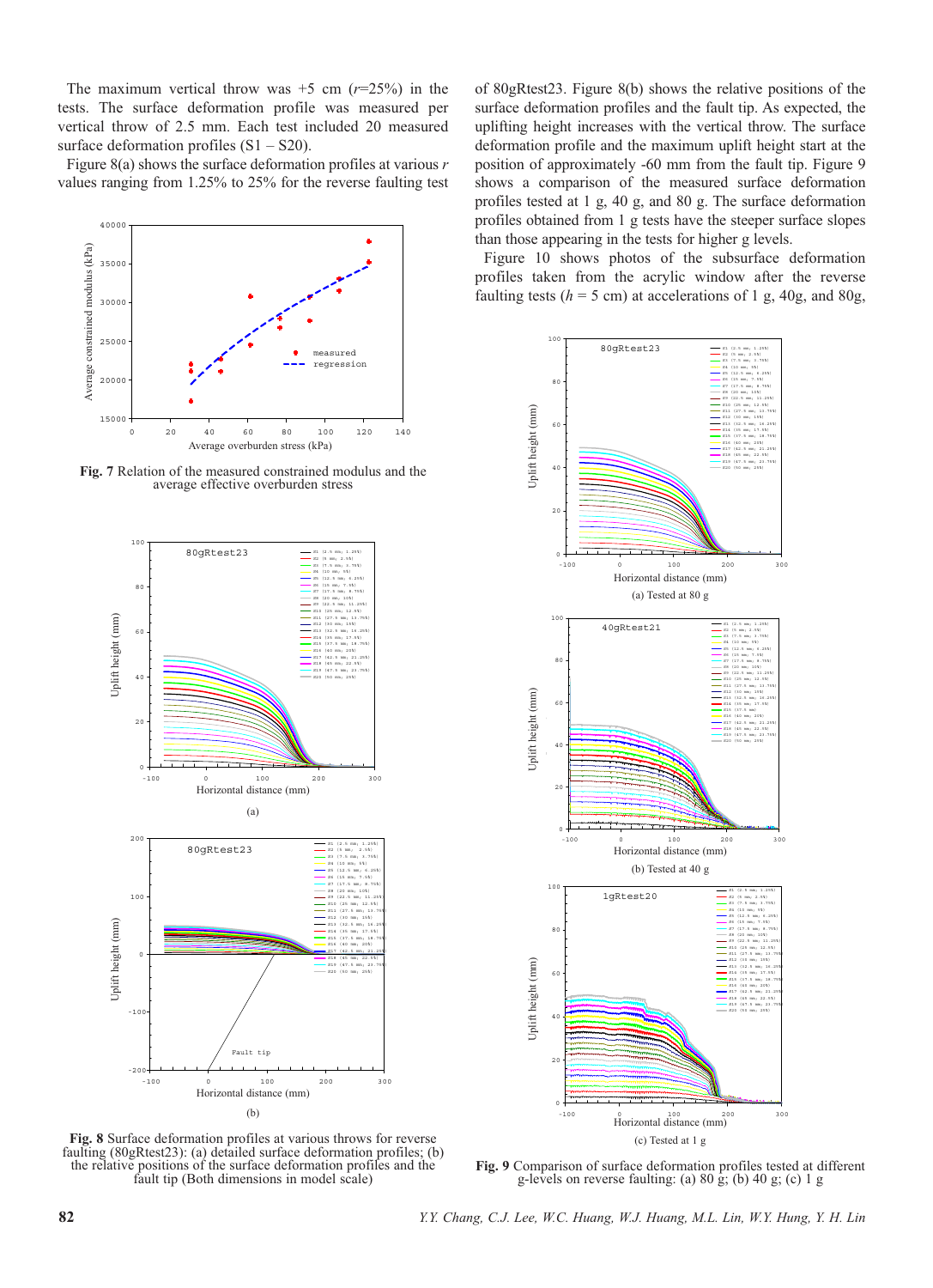respectively. The 10 thin-colored sand marker layers in the soil bed provide a better visual picture of the rupture pattern after testing. A digitizer software were used to trace and mark the deformation shape of each soil layer as shown in Fig. 11. By connecting the rupture paths of each soil layer, two major rupture paths can be plotted and a distortion zone between two

major paths can be defined. Digitizer software was then used to convert the selected points on the image of the subsurface deformation profile into digital representations (Fig. 11). The fault rupture lines and their relative positions can then be converted into digital format for digital processing and management. Figure 12 (a) shows that the upper bound (black





(b) tested at 40 g



(c) tested at 1 g

**Fig. 10** Photos of subsurface deformation patterns tested at different g-levels after 5-cm-throw reverse faulting: (a) 80 g; (b) 40 g; (c) 1 g



**Fig. 11** Digitization on the image of subsurface deformation profile for 80gRtest23



**Fig. 12** Comparison of major shear-induced distortion zone tested at different g-levels for reverse faulting: (a) tested at 80 g; (b) tested at 40 g; (c) tested at 1 g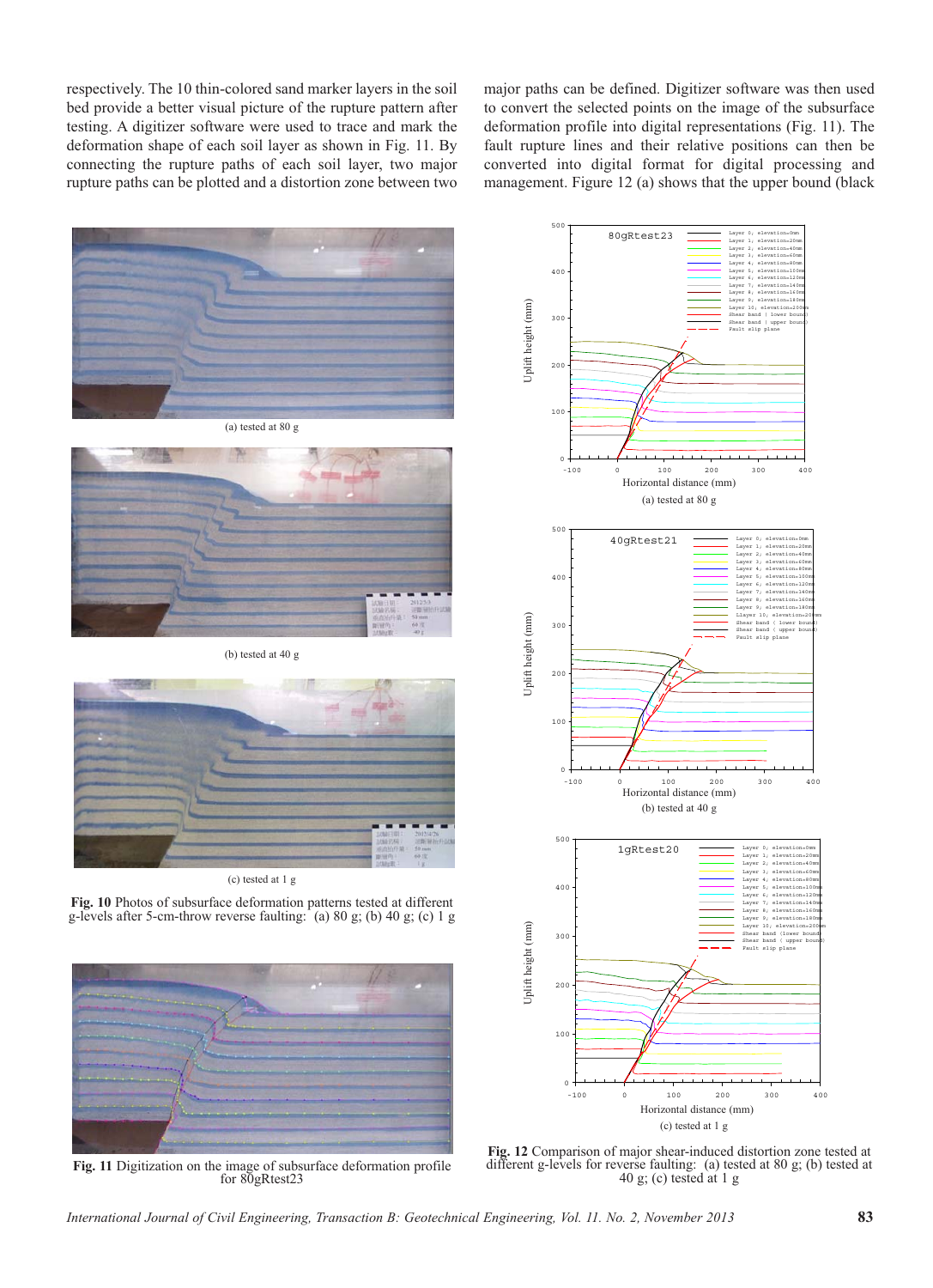line) and the lower bound (red line) of the rupture path obtained by connecting the points with minimum radiuses of curvature on each marker layer for 80gRtest23. These rupture paths initially extended along the dip plane, but curved out over the footwall. The zone confined within the upper bound and the lower bound is the major faulting-induced distortion zone. Figures 12 (b) and 12(c) show the major faultinginduced distortion zone for 40gRtest21 and 1gRtest20, respectively. The major distortion zone is defined as the shear band caused by reverse faulting. The underground structures embedded within the shear band would undoubtedly suffer serious damage.

After examining the subsurface deformation patterns in the shallower depths as shown in Figs  $10(a)-10(b)$ , we found that more faulting lines were developed in the 1-g reverse faulting test than in the higher g reverse faulting tests. The major faulting-induced distortion zones appeared in the sand beds, when tested at 1 g, 40 g, and 80 g, differ significantly(Figs.  $12(a)$  to  $12(c)$ ). The distorted zone induced by the reverse faulting tested at 80 g has the narrowest width of shear band, whereas that induced by the reverse faulting tested at 1 g has the widest shear band width. The distorted zone induced by the reverse faulting tested at 40 g lies in between. These results might be caused by following two possible mechanisms: (I) the small capillarity force developed between the sand particles(apparent cohesion), which increases the effective stresses in the soil mass. (II)the higher rate of dilation occurred when the soil mass was sheared in the lower confined stress (tested at the lower g level or in the shallower depth of sand bed) [14]. Centrifuge reverse faulting tests can precisely simulate in-situ stress levels, and are absolutely necessary for investigating the field reverse fault mechanism.

## **3. Discrete element method**

#### *3.1. Numerical simulation of PFC2D*

Previous researchers have used the DEM to examine the macro/micro mechanical behaviors of granular materials based on the results of experimental testing [15, 16]. PFC2D is a 2D discrete element computer code for simulating the mechanical behavior of granular assemblies[12]. This study uses the PFC2D to analyze the phenomenon of reverse fault rupture propagation from the base rock through the overlying sand to the ground surface. The simulations in this study take advantage of a linear contact model and a slip model defined by the normal and shear stiffness  $K_n$  and  $K_s$  and the friction coefficient at the contact,  $\mu$ , for the two contact entities (ballto-ball and ball-to-wall).

#### *3.2. Generation of numerical specimen for PFC2D analysis*

The domain of numerical simulation in this study is defined with five rigid walls (Wall 1, Wall 2, Wall 3, Wall 4, and Wall 5) as shown in Fig. 13. The distance from Wall 3 to Wall 4 is 1000 mm, which is longer than the length of the tested sand bed (740 mm; Fig. 4). The use of a longer specimen in the numerical analysis enables a similar numerical simulation on the fault rupture events with smaller dip angles  $( $60^{\circ}$ )$ , and

avoids the possible boundary effects from the wall. Wall 2 and Wall 3 are fixed walls, and Wall 1, Wall 4, and Wall 5 are moving walls with amoving vector of 60° along the predetermined fault rupture plane.

Figure 14 shows the grain size distribution of the tested sand used in the centrifuge experiments, where the mean grain size,  $D_{50}$ , is 0.149 mm. The specimen used in the numerical simulation of PFC2D consisted of 28 759 with three radii: 1.49 mm, 1.05 mm, and 0.74 mm. The size distribution curve of the circular disk is parallel to the grain size distribution curve of the tested sand (i.e., real sand; Fig.13). The mean grain size,  $D_{50}$ , of circular disks is 2.98 mm, which is approximately 20 times larger than that of the tested sand. The numerical specimen was constructed by randomly pluviating the mixed disks into the box confined with the 4 walls, layer by layer. Each 20-mm-thick layer consisted of 1578 mixed disks, and 50 thin layers were initially stacked. The stacked layers were then subjected to 1-g self-weight consolidation until the average unbalance-force ratio was less than 0.01. Removing the disks located over the elevation of 200 mm formed the final numerical specimen of 200 mm in thickness, which is the same as the tested sand bed. Figure 14 shows the dimensions of the numerical specimen and the coordinate system used to demonstrate the numerical results in the following sections. The coordinates of the fault tip used in the PFC2D simulation modeling and in the centrifuge modeling are the same. The disks at elevations of approximately 2, 4, 6, 8, 10, 12, 14, 16, 18, and 20 mm were marked with red as the marker layers, as shown in Fig. 14, and can be continuously traced to their positions during the simulation of the reverse faulting event. This prepared specimen was used in the following numerical analysis.



**Fig. 13** Problem geometry, imposed reverse faulting boundary conditions and dimensions of PFC2D numerical simulation



**Fig. 14** Grain size distribution curves of PFC2D modeling and the test sand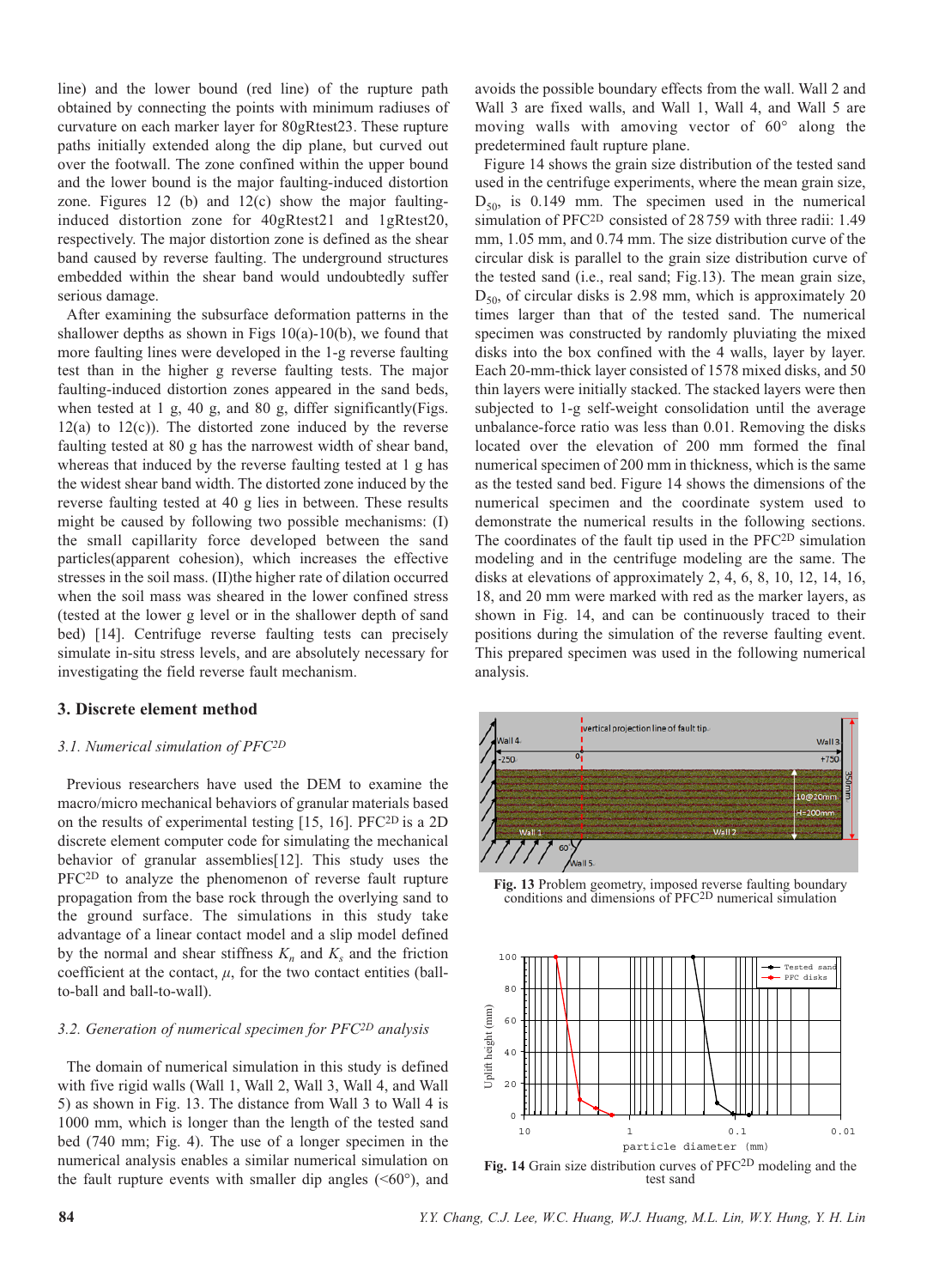#### *3.3. Calibration of the parameters for PFC2D analysis*

The input material parameters used in PFC2D analysis include the normal and shear stiffness of the disks,  $K_n$  and  $K_s$ , the normal and shear stiffness of walls,  $K_{nw}$  and  $K_{sw}$ , the density of disks,  $\rho$ , and the friction coefficient,  $\mu$ , between the disks and between the disk and the wall. These micro-material parameters must be calibrated before performing the numerical simulation. This study proposes a calibration methodology and procedure based on a comparison of the surface settlements of the tested sand bed measured from 1 to 80 g and the surface settlements of numerical specimens calculated in the selfweight consolidation stage using numerical simulations.

The effective overburden stress at a depth of *D* for any g level in the numerical specimen can be calculated using Eq. 4, as in physical modeling:

$$
\sigma_{\rm v} = \rho N g D \tag{4}
$$

where *ρ*=density of the disk, and *Ng= N* times the earth gravity if the *Ng* situation is simulated in the numerical modeling. Hence, we can numerically model the behavior of the soil deposit with various thicknesses in the prototype by subjecting various glevels to the same numerical specimen (Fig. 14). The unit weight of the tested sand bed at 1g (the earth gravity) is 15.35kN/m<sup>3</sup>. The density of the disk,  $\rho$ , was set at 1850 kg/m<sup>3</sup> so that the effective overburden stress at the corresponding depths between the physical model and the numerical specimen have the same values at any tested (physical model) or simulated (numerical model) glevel (1 to 80 g).

Yimsiriand Soga [17] proposed a micro mechanical-based stress-strain model based on micromechanics theory for anisotropic and isotropic granular material at small strains. They proposed the following relationships between macroscopic parameters *E* and *v* (Young's modulusand Poisson's ratio, respectively) and microscopic material parameters  $(K_n, K_s, r, N,$ and *V*) for an isotropic granular assembly:

$$
E = \frac{4r^2N}{9V} \left[ \frac{15K_nK_s}{2K_n + 3K_s} \right] = \frac{4r^2N}{9V} \left[ \frac{15K_n}{2\frac{K_n}{K_s} + 3} \right] \tag{5}
$$

$$
G = \frac{4r^2N}{9V} \left[ \frac{15K_nK_s}{6K_n + 4K_s} \right] = \frac{4r^2N}{9V} \left[ \frac{15K_n}{6\frac{K_n}{K_s} + 4} \right] \tag{6}
$$

$$
\nu = \frac{5(K_n - K_s)}{10K_n + 3K_s} = \frac{\frac{K_n}{K_s} - 1}{2\frac{K_n}{K_s} + 3}
$$
\n(7)

where  $r =$  radius of the particle,  $N =$  coordinate numbers of the particle, and *V*=volume of assembly.

Equation  $7$  shows that  $\nu$  depends on the ratio of normal stiffness and shear stiffness,  $K_n/K_s$ . The settlement behavior of the sand bed confined in the fault simulation container in the self-weight consolidation stage (increases of g level) is stressed in the at-rest condition  $(K<sub>o</sub>$  condition). The coefficient of earth pressure at rest is approximately related to the effective friction angle by the following formula:

$$
K_o \approx (0.95 \text{-} \sin \phi') \tag{8}
$$

The sand in the stress state of the at-rest condition does not

involve failure of sand and may represent a state of elastic equilibrium. Therefore, the coefficient of earth pressure at rest can be represented with Poisson's ratio, and is written as

$$
K_o = \frac{v}{1 - v} \tag{9-a}
$$

and 
$$
v = \frac{K_o}{1 + K_o} \tag{9-b}
$$

The effective internal friction angle of the tested sand,  $(\phi_{peak})$ , is equal to 41°, leading to  $K_o$ =0.294 (Eq. 8) and  $v$ =0.227 (Eq. 9-b). Substituting *v*=0.227 into Eq. 7, the ratio of the normal stiffness to the shear stiffness  $(K_n/K_s)$  is equal to 3.07, and we consequently assume that  $K_n/K_s = 3$  in the study.

The disks are used to simulate the sand grains in a stress state of the at-rest condition in the PFC2D simulation. Therefore, the constrained modulus,  $M_{numerical}$ , in terms of E and *v*, is written as

$$
M_{numerical} = \frac{\sigma_v}{\varepsilon_v} = \frac{E}{1 - v^2}
$$
\n(10)

Assuming that  $K_n/K_s = 3$  and then substituting E(Eq.5) and *v* (Eq.7) into Eq.10, *Mnumerical* in terms of the microscopic parameters can be written as

$$
M_{numerical} = f(e)AK_n \tag{11}
$$

where  $f(e)$  is a function of the void ratio, and  $A$  is a constant related to the ratio of the normal stiffness and the shear stiffness. Therefore, the value of  $M_{numerical}$  depends only on the normal stiffness. Similarly, assuming that  $K_n / K_s = 3$  and substituting  $E$  (Eq.4) and v (Eq.6) into Eq.1, the constrained modulus of the centrifuge physical model, *Mphysical*, can be written in the following microscopic parameters:

$$
M_{physical} = f(e)BK_n \tag{12}
$$

The settlement behavior of the sand bed confined to the fault simulation container in the self-weight consolidation (increasing g level to the target acceleration) is stressed in the at-rest condition  $(K_o \text{ condition})$ . Hence, the measured  $M_{physical}$  can be used to calibrate the value of  $K_n$  used in the PFC<sup>2D</sup> analysis.

Equation 2 shows that the constrained modulus increases with the effective overburden stress for the centrifuge models. Therefore, we assume that the normal stiffness increases as the effective overburden stress,  $\sigma_v'$ , increases for the numerical specimen. The relationship of  $K_n$  and  $\sigma_v$  can be expressed as

$$
K_n = K_{no} \left( \frac{\sigma_v'}{\sigma_{vo}'} \right)^{0.4} \tag{13}
$$

where  $\sigma_{\rm vo}$ '= the effective overburden stress at the depth of 1 cm, and  $K_{no}$ = the normal stiffness at  $\sigma_{vo}$ <sup>'</sup>. The peak friction angle of the granular material can be represented as the sum of the sliding resistance at contacts, particle rearrangements, and dilation. This study uses the numerical specimen to simulate the shear behavior of the sand deposit( $Dr = 70\%$ ) with a  $\phi_{peak}$ =41<sup>o</sup>, a dilation angle of  $\varphi$ =6<sup>o</sup>, and a friction coefficient between disks equal to 0.73 ( $\phi$ =36<sup>o</sup>).

After determination of the ratio of normal and shear stiffness  $(K_n/K_s=3)$ , the friction coefficient ( $\mu=0.73$ ), and m=0.4 used in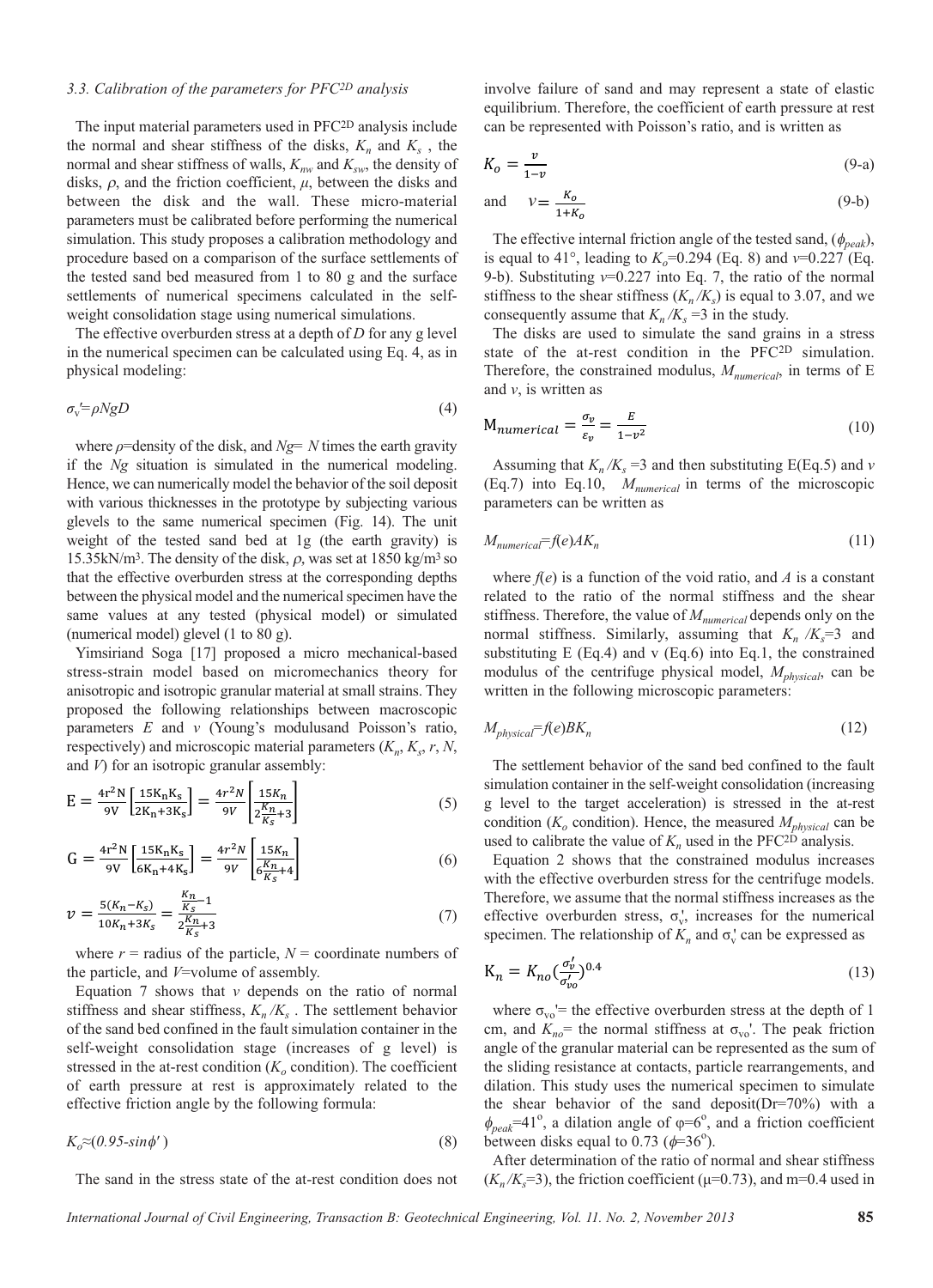Eq. 13 as a series of preliminary  $PFC^{2D}$  simulation using various normal stiffnesses  $(0.4\times10^7, 0.5\times10^7, 0.6\times10^7,$  and  $0.7\times10^{7}$  N/m) was iteratively performed for the calibration of the value of  $K_{no}$ . The numerical specimens were first subjected to the self-weight consolidation at the different g levels (from 1 to 80 g in 10g increments). The surface settlements at different g levels were then calculated. Figure 15 shows a comparison of the calculated settlements for various normal stiffness values and the measured settlements from the physical model at various g levels. Figure 16 shows a comparison of the calculated settlements of  $K_{no} = 0.5 \times 10^7$  N/m and various m (m=0.3, 0.4, 0.45, and 0.5) and the measured settlements from the physical model at various g levels. Applying  $K_{no} = 0.5 \times 10^7$  N/m and m=0.4 in the PFC<sup>2D</sup> simulation produces results that are consistent with the measured settlements from centrifuge modeling. Hence, the numerical specimen and the parameters listed in Table 2 are capable of simulating the self-weight consolidation of the tested sand. After use of the calibrated parameters, the numerical reverse faulting was conducted for the moving Wall 1, Wall 4, and Wall 5 uplifting along the direction of the fault plane angle  $(60^{\circ})$  at the conditions of 1 g, 40 g, and 80 g. The



**Fig. 15** Comparison between the calculated settlements derived by various normal stiffness and measured settlements from physical modeling at different g-levels



**Fig. 16** Comparison of the calculated settlements of  $K_{no} = 0.5 \times 10^{7}$  $N/m$  and various m (m=0.3, 0.4, 0.45, and 0.5) and the measured settlements from the physical modeling at various g-levels

**Table 2** Input parameters used in the study

| Parameters                                     | Values                                                                             |  |
|------------------------------------------------|------------------------------------------------------------------------------------|--|
| Normal stiffness, $K_n$ (N/m)                  | $K_n = K_{no} (\frac{\sigma_v^l}{\sigma_w^l})^{0.4}; K_{no} = 0.5 \times 10^7 N/m$ |  |
| Shear stiffness, $K_s(N/m)$                    | $1/3K_n$                                                                           |  |
| Normal stiffness of walls                      | $6.0 \times 10^{12} N/m$                                                           |  |
| Shear stiffness of walls                       | $6.0 \times 10^{12} N/m$                                                           |  |
| Friction coefficient of between disks          | $0.73 (\phi = 36^{\circ})$                                                         |  |
| Friction coefficient of between disks and wall | 0.0                                                                                |  |
| Density of disks $(kg/m3)$                     | 1850                                                                               |  |
| Local damping coefficient                      | $0.7$ (default)                                                                    |  |

walls moved at a specified velocity of 2mm/min. The surface deformation profiles were then monitored at vertical throws of 1 cm, 2 cm, 3 cm, 4 cm, and 5 cm.

## **4. Experimental Results versus Numerical Simulation Results**

The surface extent of the fault zone and subsurface rupture path propagation are two critical issues in measuring earthquake-induced damage. This study compares numerical results with the physical model test to determine surface deformation profiles at various throws. This study also compares the subsurface fault path images taken after the centrifuge tests with those derived from the PFC numerical simulationat the same vertical throws. Cross-verification of the numerical results and centrifuge experiment results provides a better understanding of the reverse faulting mechanism.

# *4.1 Comparisons of surface deformation profiles derived from numerical simulations and physical modeling*

Figures17(a) -  $17(c)$  show the surface deformation profiles measured from the physical model tests (represented with solid lines) and those obtained from the numerical simulations (represented with symbols) at vertical throws of 1 cm, 2 cm, 3 cm, 4 cm, and 5 cm and at conditions of 1 g, 40 g, and 80 g, respectively. Figure 17(a) shows the difference in the surface deformation profiles between the physical modeling and the numerical modeling at 1 g. This inconsistency may be attributed to the small capillary forces developing among the sand particles, which increase the effective stresses in the physical model but are not considered in the numerical simulation. In contrast, Figs. 17(b) and 17(c) show excellent agreement between the surface deformation profiles of the PFC2D simulation and physical model. Thus, PFC2D associated with the proposed calibration methodology of material parameters can reasonably predict the surface deformation profiles at various vertical throws during reverse faulting events.

## *4.2 Comparisons of subsurface rupture path propagation obtained from the numerical simulation and from the images taken from the physical model tests*

Figure 18 shows the final rupture pattern of the marked layers after being subjected to a 5 cm throw in a numerical specimen simulated at 80 g. This detailed rupture pattern is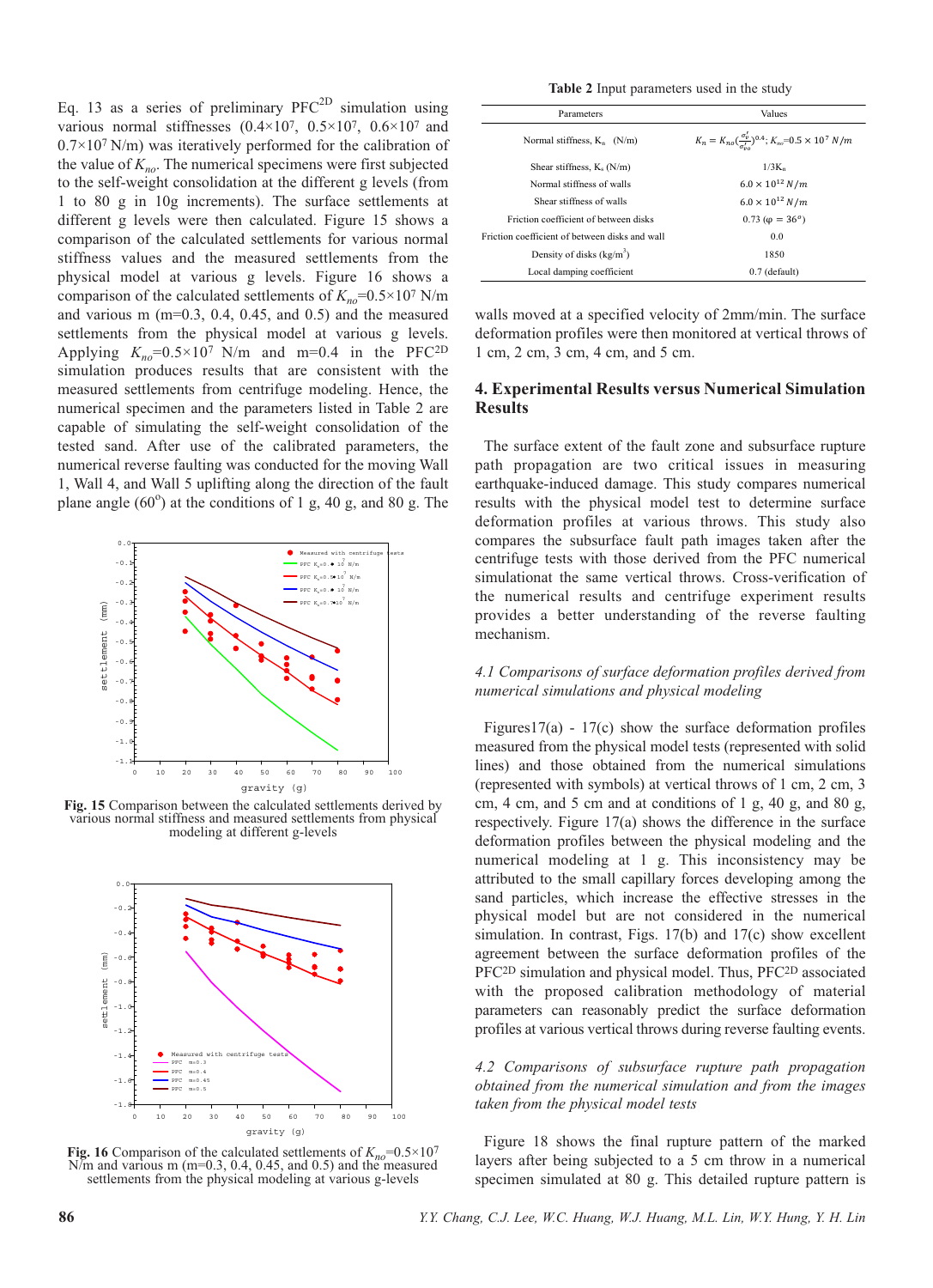similar to the results obtained from the centrifuge model test in Fig. 10 and the field investigation involving the trenching of a fault scarp. This is the major benefit of using the DEM to model the fault slip. The symbols shown in Figs.  $19(a) - 19(c)$ represent the final elevations of the marked layer at various elevations. The major faulting-induced distortion zone



**Fig. 17** Comparison of surface deformation profiles measured from the physical model tests and those obtained from the PFC<sup>21</sup> simulation at the conditions of 1g, 40g, and 80g

(represented by dashed black lines) derived from the numerical simulation can be established using the same procedures adopted for the images of the centrifuge model. Figure 19 also shows the shear bands obtained from the physical model tests at various g levels (plotted with solid red lines)for comparison. The shear band numerically simulated at 80 g is the narrowest, whereas that simulated at 1 g is the widest, and that simulated at 40 lies in between.This figure shows the same trend as that obtained from the physical model tests. However, the numerical simulation exhibited a slightly wider shear band (approximately 20 wide, 1.6 m in prototype if simulated at 80 g) and an offset of 15 mm (1.2 m in prototype if simulated at 80 g) to the footwall than the physical model. This may be because the mean particle diameter of the disks used in the numerical simulation was 20 times larger than the mean grain size of the sand used in the physical model test. A larger mean particle size should produce a wider local shear band [10,18]. Therefore, the disks used in these numerical simulations should be as small as possible in future studies.

## **5. Conclusion**

This study used a series of centrifuge model tests and the numerical simulation using PFC2D to investigate the mechanism of reverse fault with a dip angle of 60° at the conditions of 1 g, 40 g, and 80 g. This study proposes a methodology of calibrating micromechanical material parameters used in the numerical simulation based on the measured surface settlements of the tested sand bed in the selfweight consolidation stage. The results of centrifuge modeling and numerical simulations lead to the following conclusions:

1. The surface deformation profiles have steeper surface slopes in the 1-g reverse faulting model test than the tests at higher g levels. The observed subsurface rupture pattern shows more faulting in the shallower depths in the 1-g test than in the higher g tests. The observed major faulting-induced distortion zone on the higher g model test also has a narrower shear band width. This may be because the small capillarity force developing among the sand particles increases the effective stresses in the soil mass, and a higher rate of dilation that occurs if the soil mass is tested at the 1g level or shallower depths.

2. The surface deformation profiles of the higher g physical modeling and numerical modeling show good agreement except for the 1g model test. Thus, the PFC2D associated with the proposed calibration methodology on the material parameters used in PFC2D can accurately predict the surface deformation profiles at various vertical throws in reverse faulting events.



**Fig. 18** Displacement pattern of the marked layers in the numerical specimen simulated at 80 g